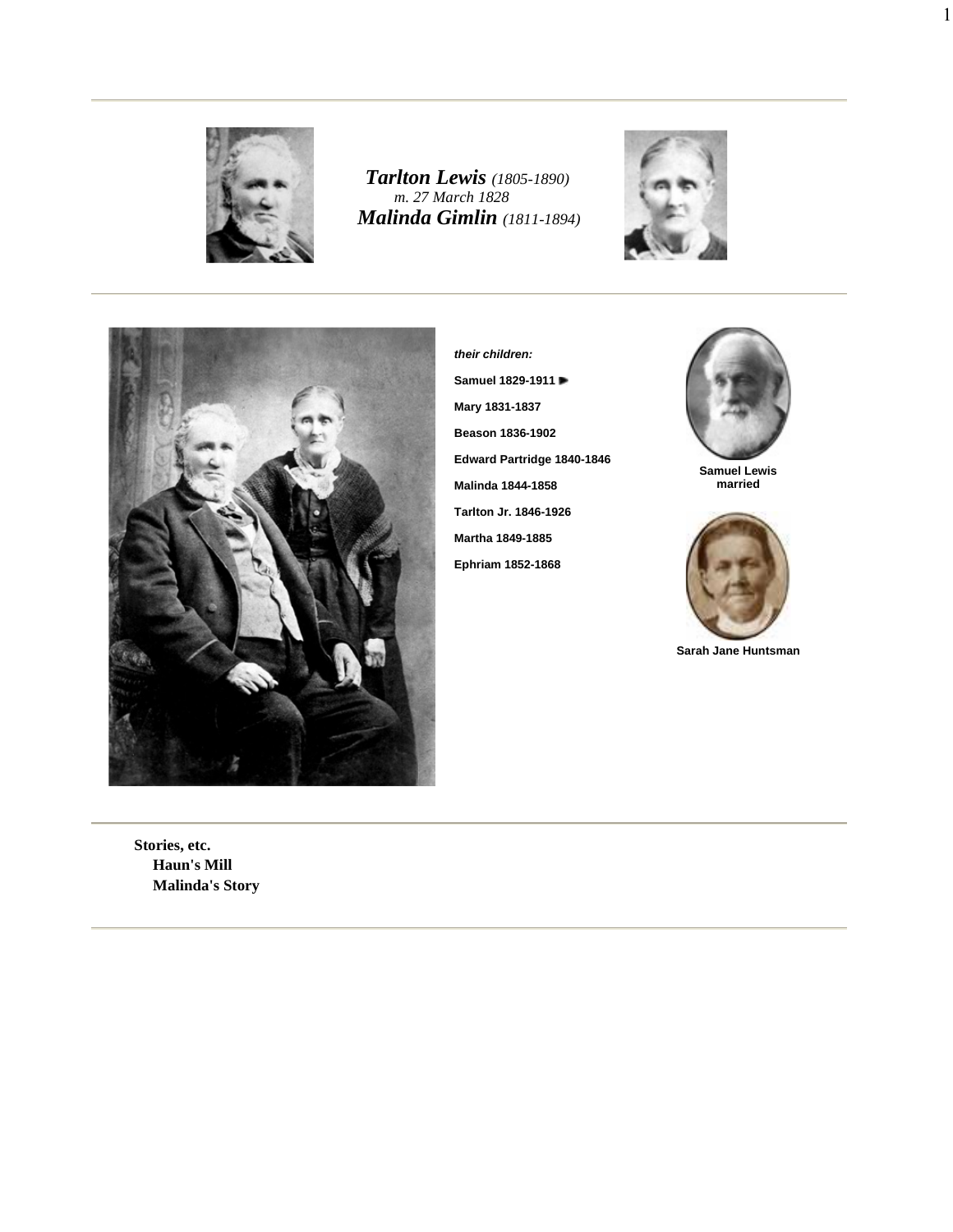## **HAUGHN'S MILL MASSACRE**

An order had been issued by the Church authorities commanding all of the members of the Mormon church to leave their farms, and to take such property as they could remove, and go to one of the two fortified camps, that is, Far West or Adam-ondi-Ahman. A large majority of the settlers obeyed and the two camps were soon full of people who had deserted home again for the sake of the gospel.

There was a settlement on Log Creek, between three and five miles east from Far West. It was quite a rich settlement. A man named Haughn had just completed a good flouring mill on the creek. The morning after the battle of Crooked river, Haughn came to Far West to consult with the Prophet concerning the policy of the removal of the settlers on Log Creek to the fortified camps. Col. White and myself were standing by when the Prophet said to him: "Move in, by all means, if you wish to save your lives." Haughn replied that if the settlers left their homes all of their property would be lost, and the Gentiles would burn their houses and other buildings. The Prophet then said: "You had much better lose your property than your lives, one can be replaced, the other cannot be restored; but there is no need of your losing either if you will only do as you are commanded."

Haughn said that he considered the best plan was for all the settlers to move into and around the mill, and use the blacksmith's shop and other buildings as a fort in case of attack; in this way he thought they would be perfectly safe. "You are at liberty to do so if you think best," said the Prophet. Haughn then departed, well satisfied that he had carried his point.

The Prophet turned to Col. White and said: "That man did not come for counsel, but to induce me to tell him to do as he pleased, which I did. Had I commanded them to move in here and leave their property, they would have called me a tyrant. I wish they were here for their safety. I am confident that we will soon learn that they have been butchered in a fearful manner." ...The massacre at Haughn's Mill was the result of the brethren's refusal to obey the wishes of the Prophet. All the brethren so considered it.

(from "Mormonism Unveiled" by John D. Lee, pg. 78-81)

A graphic description of this murderous attack is given in a lesson booklet written by Archibald F. Bennett.

"On October 30, 1838 at a place called Haun's Mill on Shoal Creek in Missouri, a group of Mormon families gathered. Among them were three brothers, Benjamin, Tarlton and David Lewis, born respectively in the years 1803, 1805 and 1814. Angry mobs were threatening them from all the other settlements and the brethren met in council, deliberating the best course to pursue to defend themselves against the mob, threatening them with house burning and killing. "About 28 of the men armed themselves and were in constant readiness for an attack of any small body of men that might come down on them. The children were sporting and playing on either side of Shoal Creek; the mothers were engaged in domestic activities and the fathers stood guard in the Mills and other properties. The sun shone clear and all was tranquil.

"About four o'clock a large company of armed men approached on horses and began firing about one hundred rifles upon Haun's Mills.

"Joseph Young, one of the President of Seventies, was among those who escaped. He hid in the thicket until nightfall and relates his experiences as follows: 'I went to the house of Benjamin Lewis where I found my family who had fled there in safety and two of my friends mortally wounded, one of whom died before morning.'

"Returning to the blacksmith shop, they found eight others already dead and some expiring. In jeopardy of their own lives, expecting to be fired upon by the mob any moment, they gathered up the bullet pierced and maimed bodies of their friends and threw them into an abandoned well nearby. In this wanton slaughter 18 or 19 were killed.

"Tarlton and Benjamin were wounded and managed to get home. Here their wounds were dressed and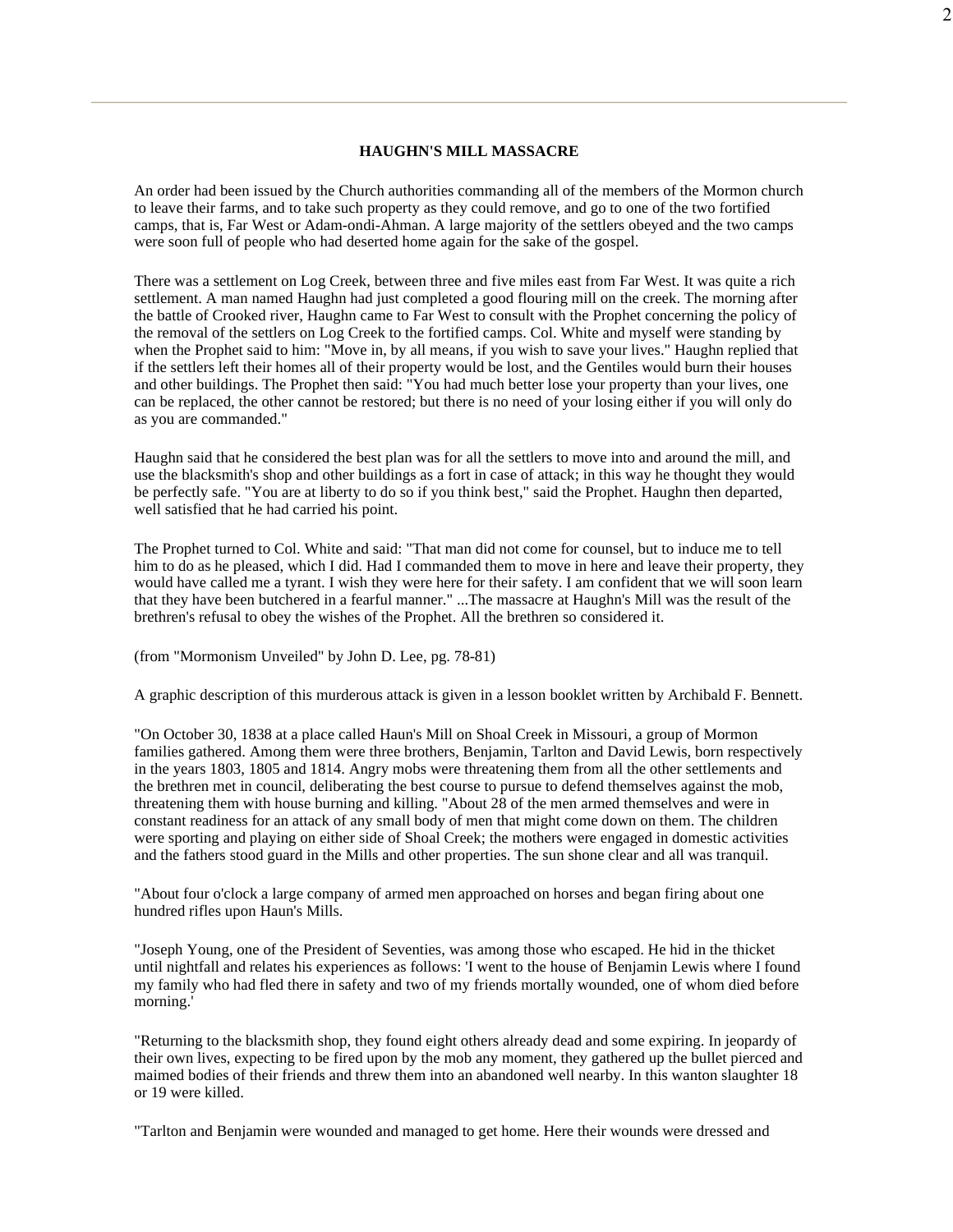Benjamin coughed up the pellet which had lodged in his stomach but he died before morning.

The remaining brother David, who had escaped without injury, wrote the following in his diary: 'Benjamin Lewis, my brother was found about three hundred yards from the shop by some of the women who had bin concealed in the bruch during the fracus, he was alive and in his proper senses. I went to him and with the aid of a horse and slide I got him to my house he lived a few hours and dyed. I dug a hole in the ground rapt him in a sheet and without a coffin burayed him.'